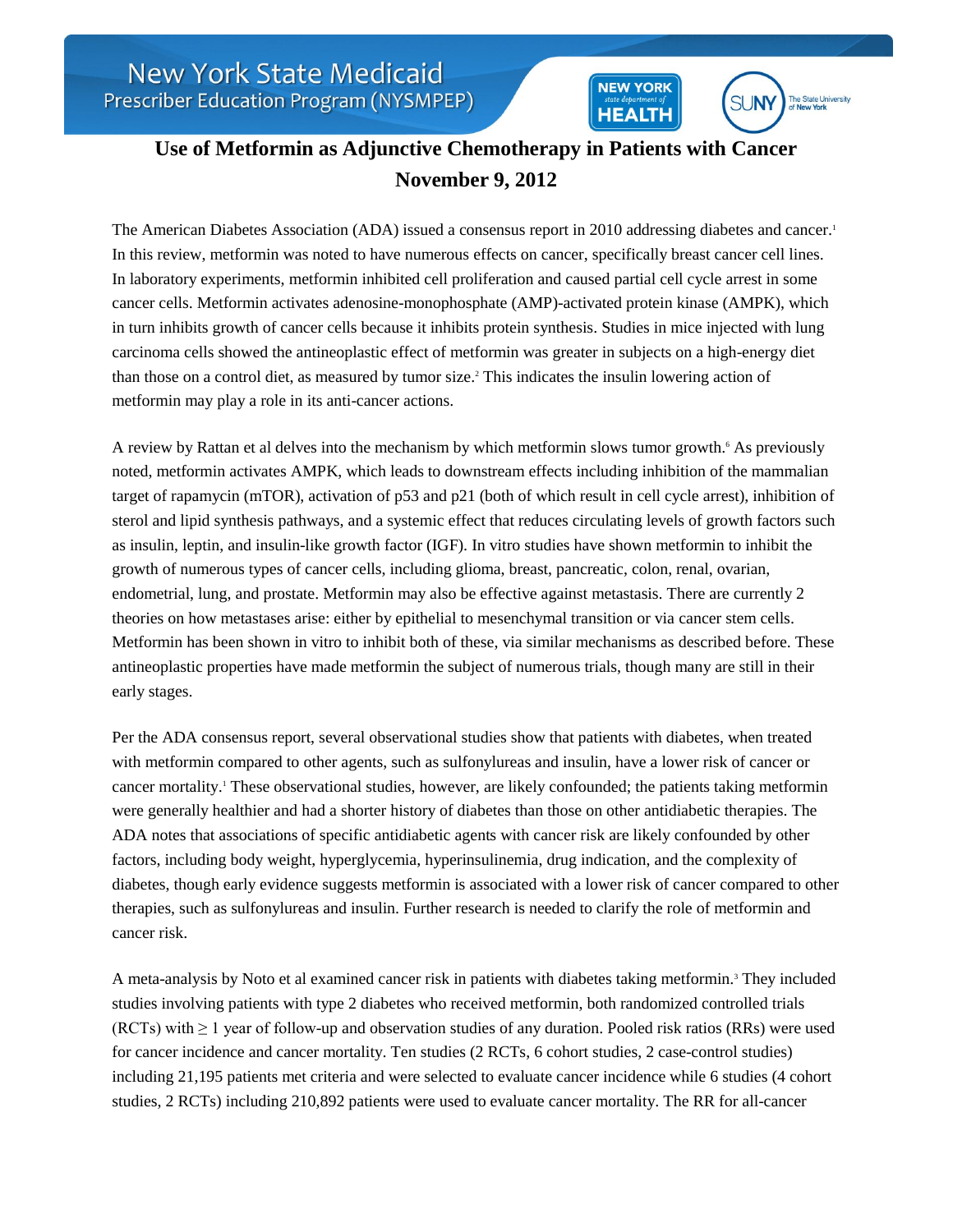## **NEW YORK HEALTH**



incidence was 0.68 (95% confidence interval [CI] 0.53 to 0.88) and 0.66 (95% CI 0.49 to 0.88) for cancer mortality. Significant risk reductions were found for colorectum (RR 0.68, 95% CI 0.53 to 0.88), liver (RR 0.20, 95% CI 0.07 to 0.59), and lung cancer (RR 0.67, 95% CI 0.45 to 0.99). The authors noted that there were significant differences among the types of studies. Evaluating heterogeneity among the different study types, significant variation was observed among the observational cohort studies but not the RCTs or case-control studies. In addition, the RCTs showed no benefit of metformin on cancer incidence and cancer mortality, while the observational studies demonstrated otherwise. Interestingly, the duration of the observational studies was not reported.

Another meta-analysis examined cancer mortality associated with metformin and other therapies.<sup>4,5</sup> Stevens et al evaluated RCTs of minimum duration 1 year in which  $\geq$ 500 patients without preexisting cancer were given metformin. Thirteen trials were included in the analysis, comprising 66,447 person-years of follow-up. The pooled RR for all-cause mortality was 0.99 (95% CI 0.83 to 1.17). Of note, not all trials included in the metaanalysis were specifically designed to evaluate cancer mortality. Also, though the authors only included trials of 1 year or more, this is a relatively short time period to evaluate patients for cancer mortality.

Jiralerspong et al investigated the role of metformin in early-stage breast cancer patients receiving neoadjuvant chemotherapy.<sup>7</sup> Patients with diabetes taking metformin were compared to patients with diabetes not taking metformin and patients without diabetes. The primary endpoint was the effect of metformin on growth of tumor cells, as measured by pathologic complete response (pCR). pCR was significantly higher in patients with diabetes taking metformin (n=68) compared to those not taking metformin (n=87), at 24% vs. 8%, respectively (p=0.007). Interestingly, patients with diabetes taking metformin had a higher pCR than patients without diabetes (n=2,374), though not significantly (24% vs 16%,  $p= 0.10$ ) In this study, a multivariate logistic regression model found that metformin was independently predictive of pCR (odds ratio 2.95, 95% CI 1.07 to 8.17) after adjustment for age, stage of cancer, body mass index, diabetes, grade, receptor status, and neoadjuvant taxane use.

In contrast, Bayraktar et al examined metformin use in patients receiving adjuvant chemotherapy for triple negative breast cancer.<sup>8</sup> This study also evaluated patients with diabetes receiving metformin, not receiving metformin, and patients without diabetes. Outcomes were distant metastasis-free survival (DMFS), recurrencefree survival (RFS), and overall survival (OS). There were 63 patients with diabetes receiving metformin, 67 patients with diabetes not receiving metformin, and 1,318 patients without diabetes. At a median follow-up of 62 months, there were no significant differences in DMFS, RFS, and OS among the 3 groups. Patients with diabetes who did not receive metformin and patients without diabetes had a higher risk of distant metastases, with hazard ratios (HR) of 1.63 (95% CI 0.87 to 3.06) and 1.62 (95% CI 0.97 to 2.71), respectively.

Hadad et al conducted a trial of metformin in women without diabetes receiving neoadjuvant chemotherapy for breast cancer.<sup>9</sup> The study consisted of a pilot in which all patients were given metformin at 500mg daily for 1 week followed by 1,000mg twice daily for another week leading up to surgery. In a follow up trial, patients were randomized to receive metformin in this regimen or no drug for 2 weeks prior to surgery. The primary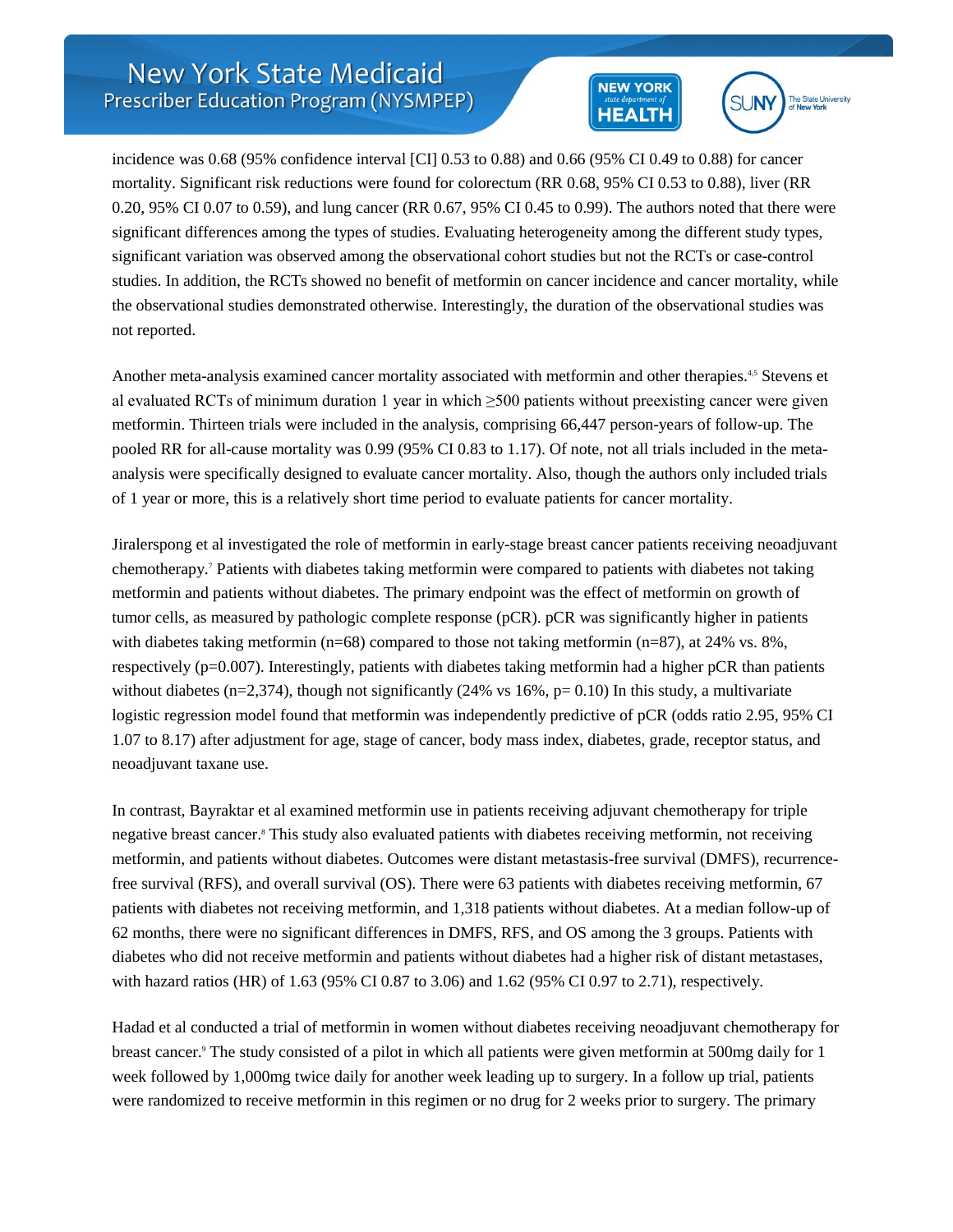## **NEW YORK HEALTH**



endpoint was expression of Ki67, which is a marker for tumor growth, measured prior to metformin initiation and at time of operation. Ki67 was detected in significantly fewer cells in the metformin group compared to the control for both the pilot and study groups (p=0.041 and 0.027, respectively), suggesting a reduction in tumor growth. Based on these results the authors concluded metformin may have antiproliferative effects in women with breast cancer. This trial was important because it demonstrated the effects of metformin even in patients without diabetes, though it did not measure clinical endpoints.

In conclusion, metformin has been proposed to inhibit tumor growth via a number of mechanisms. In observational studies of patients with diabetes, metformin use has been associated with lower incidence of cancer as well as cancer mortality. In RCTs, however, this finding has not been duplicated. Studies examining metformin as an addition to neoadjuvant chemotherapy in patients with diabetes have had mixed results. In patients with breast cancer without diabetes, metformin use was associated with a secondary marker of tumor growth, though no clinical endpoints were examined. There are numerous studies currently ongoing to further elucidate the role of metformin in various types of cancer, and though it appears to be promising, there is little evidence examining clinical outcomes to support its use currently.<sup>6</sup>

## References:

- 1. Giovannucci E, Harlan DM, Archer MC, et al. Diabetes and cancer: a consensus report. Diabetes care. Jul 2010;33(7):1674-1685.
- 2. Algire C, Zakikhani M, Blouin MJ, Shuai JH, Pollak M. Metformin attenuates the stimulatory effect of a highenergy diet on in vivo LLC1 carcinoma growth. Endocrine-related cancer. Sep 2008;15(3):833-839.
- 3. Noto H, Goto A, Tsujimoto T, Noda M. Cancer risk in diabetic patients treated with metformin: a systematic review and meta-analysis. PloS one. 2012;7(3):e33411.
- 4. Stevens RJ, Ali R, Bankhead CR, et al. Cancer outcomes and all-cause mortality in adults allocated to metformin: systematic review and collaborative meta-analysis of randomised clinical trials. Diabetologia. Oct 2012;55(10):2593-2603.
- 5. Stevens RJ, Ali R, Bankhead CR, et al. Erratum to: Cancer outcomes and all-cause mortality in adults allocated to metformin: systematic review and collaborative meta-analysis of randomised clinical trials. Diabetologia. Oct 18 2012.
- 6. Rattan R, Ali Fehmi R, Munkarah A. Metformin: an emerging new therapeutic option for targeting cancer stem cells and metastasis. Journal of oncology. 2012;2012:928127.
- 7. Jiralerspong S, Palla SL, Giordano SH, et al. Metformin and pathologic complete responses to neoadjuvant chemotherapy in diabetic patients with breast cancer. Journal of clinical oncology : official journal of the American Society of Clinical Oncology. Jul 10 2009;27(20):3297-3302.
- 8. Bayraktar S, Hernadez-Aya LF, Lei X, et al. Effect of metformin on survival outcomes in diabetic patients with triple receptor-negative breast cancer. Cancer. Mar  $1\ 2012;118(5):1202-1211$ .
- 9. Hadad S, Iwamoto T, Jordan L, et al. Evidence for biological effects of metformin in operable breast cancer: a pre-operative, window-of-opportunity, randomized trial. Breast cancer research and treatment. Aug 2011;128(3):783-794.